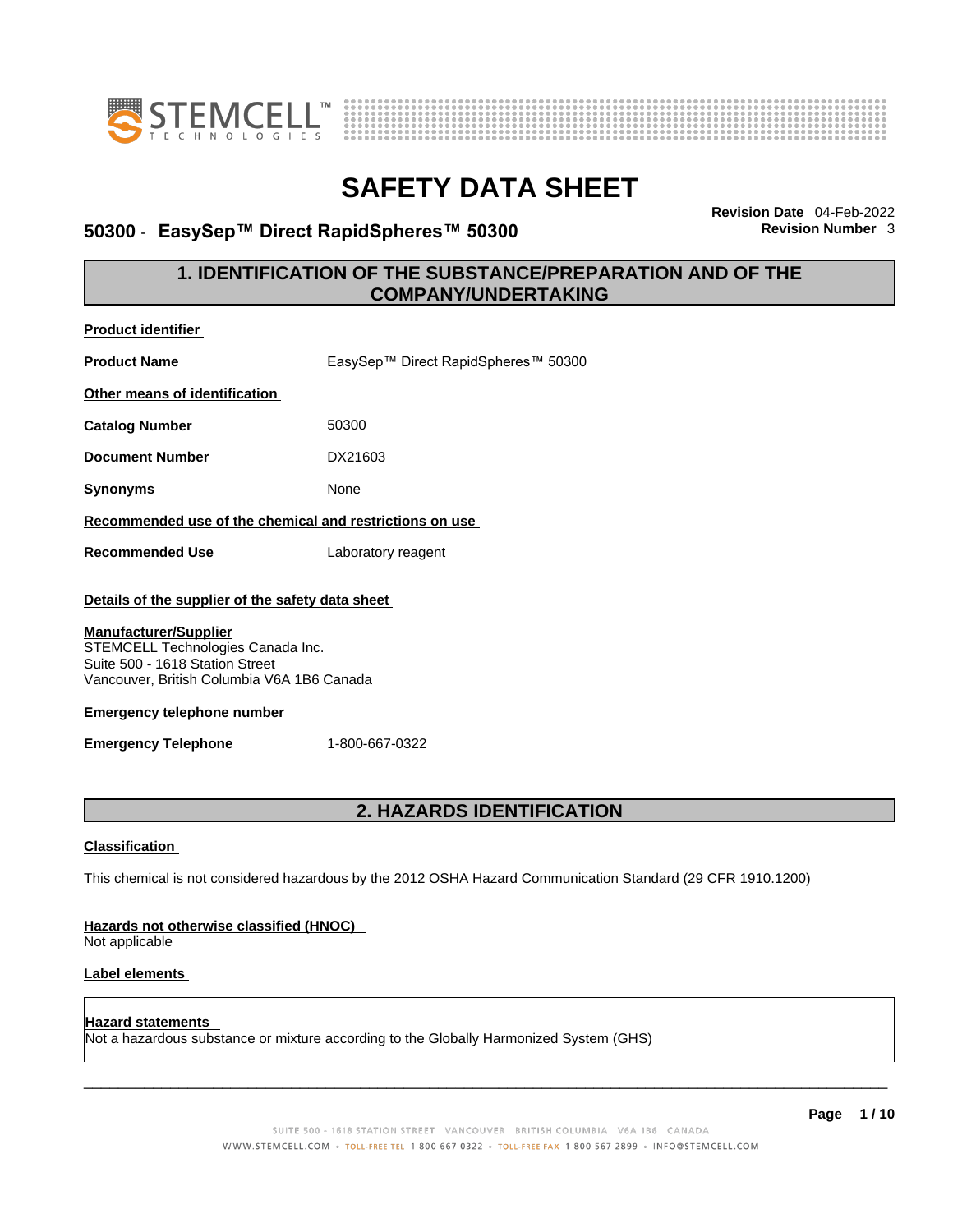



## \_\_\_\_\_\_\_\_\_\_\_\_\_\_\_\_\_\_\_\_\_\_\_\_\_\_\_\_\_\_\_\_\_\_\_\_\_\_\_\_\_\_\_\_\_\_\_\_\_\_\_\_\_\_\_\_\_\_\_\_\_\_\_\_\_\_\_\_\_\_\_\_\_\_\_\_\_\_\_\_\_\_\_\_\_\_\_\_\_\_\_\_\_ **Revision Date** 04-Feb-2022 **50300** - **EasySep™ Direct RapidSpheres™ 50300 Revision Number** 3

The product contains no substances which at their given concentration, are considered to be hazardous to health.

**Appearance** opaque **Physical state** Liquid

**Odor** No data available

**Other Information**  Not applicable

#### **Unknown acute toxicity** 0 % of the mixture consists of ingredient(s) of unknown toxicity

- 0 % of the mixture consists of ingredient(s) of unknown acute oral toxicity
- 0 % of the mixture consists of ingredient(s) of unknown acute dermal toxicity
- 0 % of the mixture consists of ingredient(s) of unknown acute inhalation toxicity (gas)
- 0 % of the mixture consists of ingredient(s) of unknown acute inhalation toxicity (vapor)

0 % of the mixture consists of ingredient(s) of unknown acute inhalation toxicity (dust/mist)

### **3. COMPOSITION/INFORMATION ON INGREDIENTS**

#### **Substance**

Not applicable.

#### **Mixture**

Not a hazardous substance or mixture according to the Globally Harmonized System (GHS)

\*The exact percentage (concentration) of composition has been withheld as a trade secret.

### **4. FIRST AID MEASURES**

#### **Description of first aid measures**

| <b>Inhalation</b>   | Remove to fresh air.                                                                                                    |
|---------------------|-------------------------------------------------------------------------------------------------------------------------|
| Eye contact         | Rinse thoroughly with plenty of water for at least 15 minutes, lifting lower and upper eyelids.<br>Consult a physician. |
| <b>Skin contact</b> | Wash skin with soap and water.                                                                                          |
| Ingestion           | Clean mouth with water and drink afterwards plenty of water.                                                            |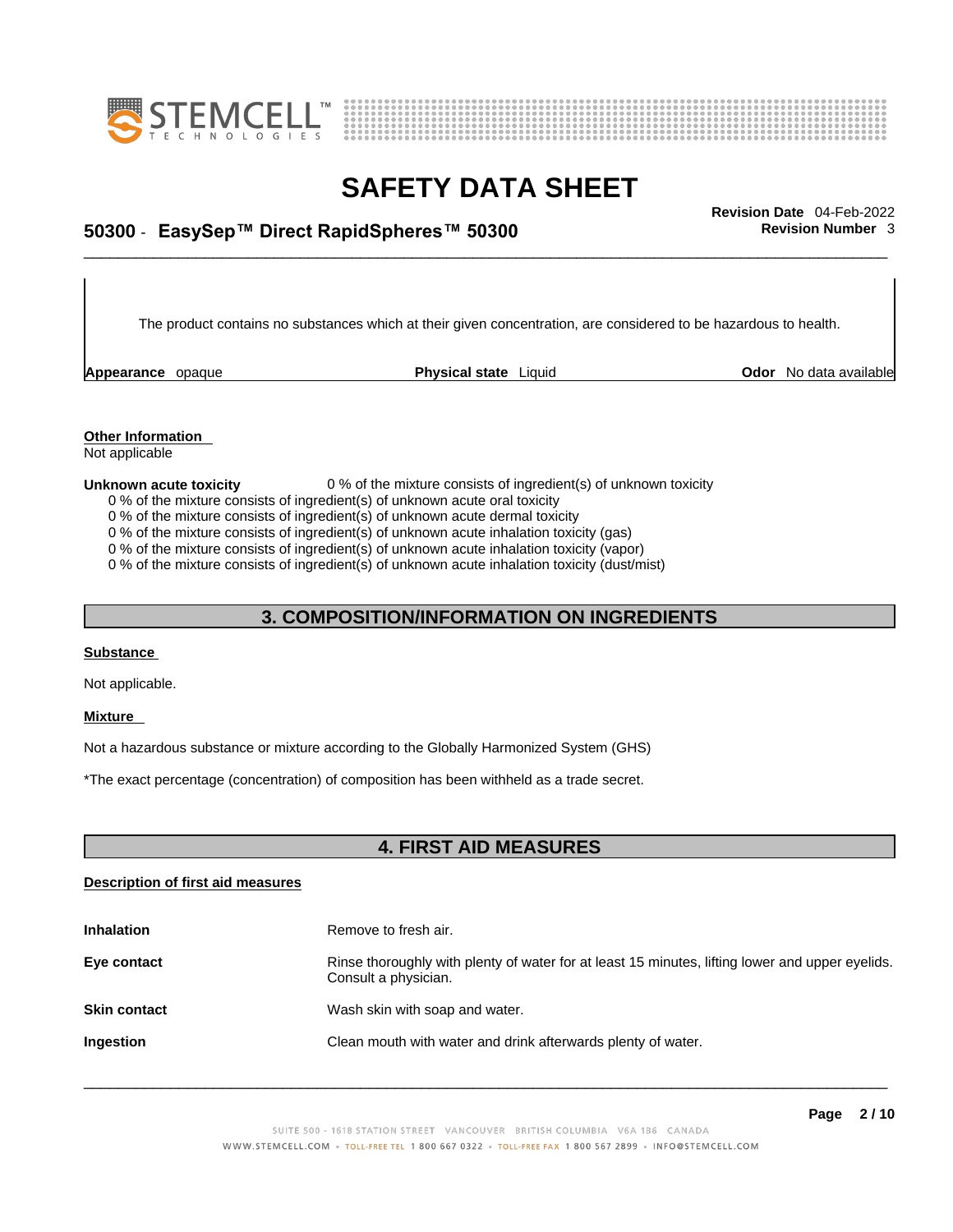



## \_\_\_\_\_\_\_\_\_\_\_\_\_\_\_\_\_\_\_\_\_\_\_\_\_\_\_\_\_\_\_\_\_\_\_\_\_\_\_\_\_\_\_\_\_\_\_\_\_\_\_\_\_\_\_\_\_\_\_\_\_\_\_\_\_\_\_\_\_\_\_\_\_\_\_\_\_\_\_\_\_\_\_\_\_\_\_\_\_\_\_\_\_ **Revision Date** 04-Feb-2022 **50300** - **EasySep™ Direct RapidSpheres™ 50300 Revision Number** 3

| Most important symptoms and effects, both acute and delayed                                                      |                                                                                                                                       |
|------------------------------------------------------------------------------------------------------------------|---------------------------------------------------------------------------------------------------------------------------------------|
| <b>Symptoms</b>                                                                                                  | No information available.                                                                                                             |
|                                                                                                                  | Indication of any immediate medical attention and special treatment needed                                                            |
| Note to physicians                                                                                               | Treat symptomatically.                                                                                                                |
|                                                                                                                  |                                                                                                                                       |
|                                                                                                                  | <b>5. FIRE-FIGHTING MEASURES</b>                                                                                                      |
| <b>Suitable Extinguishing Media</b>                                                                              | Use extinguishing measures that are appropriate to local circumstances and the<br>surrounding environment.                            |
| Unsuitable extinguishing media                                                                                   | CAUTION: Use of water spray when fighting fire may be inefficient.                                                                    |
| Specific hazards arising from the<br>chemical                                                                    | No information available.                                                                                                             |
| <b>Explosion data</b><br><b>Sensitivity to Mechanical Impact None.</b><br><b>Sensitivity to Static Discharge</b> | None.                                                                                                                                 |
| Special protective equipment for<br>fire-fighters                                                                | Firefighters should wear self-contained breathing apparatus and full firefighting turnout<br>gear. Use personal protection equipment. |

### **6. ACCIDENTAL RELEASE MEASURES**

### **Personal precautions, protective equipment and emergency procedures**

| <b>Personal precautions</b>                          | Ensure adequate ventilation.                                                         |  |
|------------------------------------------------------|--------------------------------------------------------------------------------------|--|
| <b>Environmental precautions</b>                     |                                                                                      |  |
| <b>Environmental precautions</b>                     | See Section 12 for additional Ecological Information.                                |  |
| Methods and material for containment and cleaning up |                                                                                      |  |
| <b>Methods for containment</b>                       | Prevent further leakage or spillage if safe to do so.                                |  |
| Methods for cleaning up                              | Pick up and transfer to properly labeled containers.                                 |  |
| Prevention of secondary hazards                      | Clean contaminated objects and areas thoroughly observing environmental regulations. |  |
|                                                      |                                                                                      |  |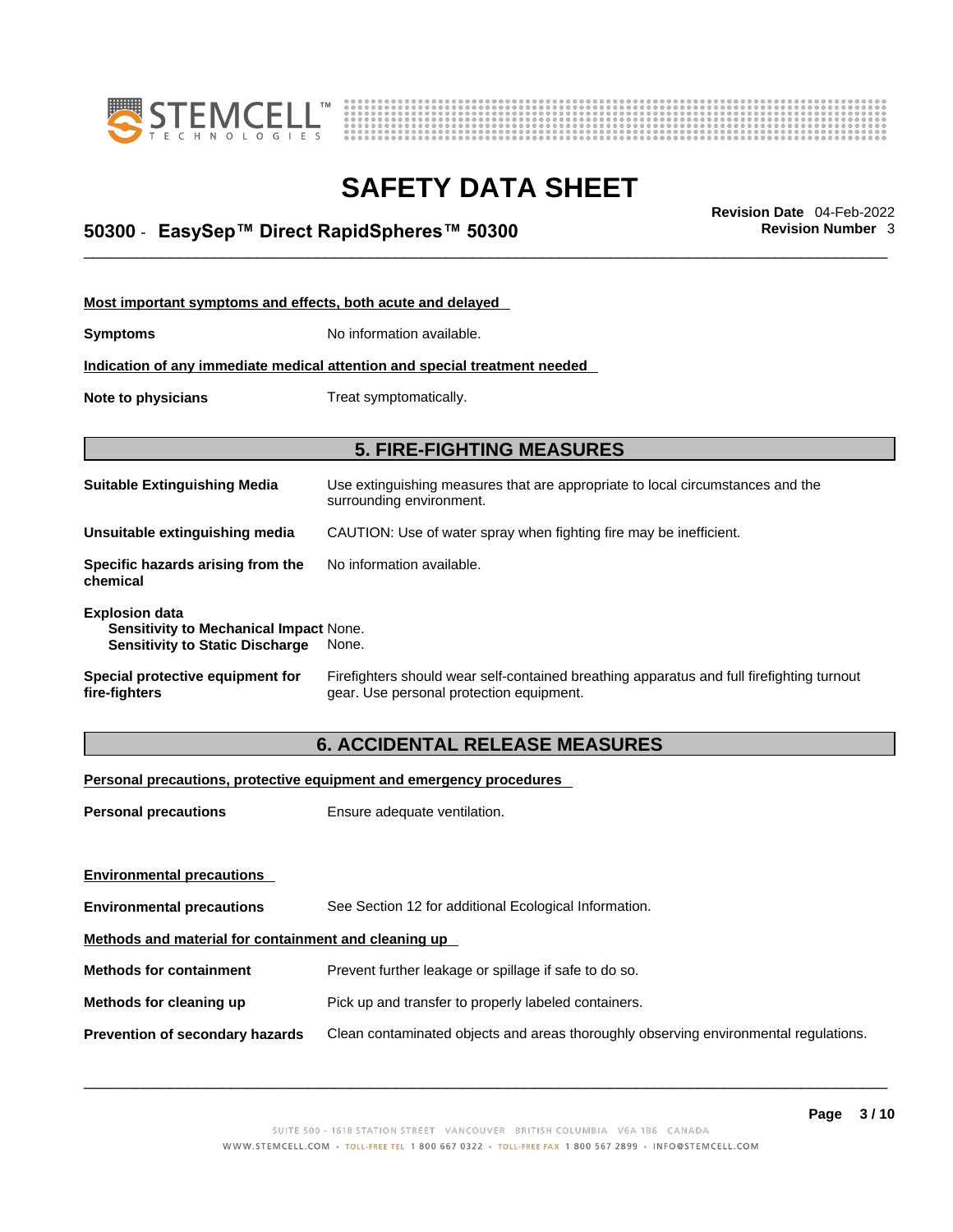



## \_\_\_\_\_\_\_\_\_\_\_\_\_\_\_\_\_\_\_\_\_\_\_\_\_\_\_\_\_\_\_\_\_\_\_\_\_\_\_\_\_\_\_\_\_\_\_\_\_\_\_\_\_\_\_\_\_\_\_\_\_\_\_\_\_\_\_\_\_\_\_\_\_\_\_\_\_\_\_\_\_\_\_\_\_\_\_\_\_\_\_\_\_ **Revision Date** 04-Feb-2022 **50300** - **EasySep™ Direct RapidSpheres™ 50300 Revision Number** 3

|                                                              | 7. HANDLING AND STORAGE                                                               |
|--------------------------------------------------------------|---------------------------------------------------------------------------------------|
|                                                              |                                                                                       |
| <b>Precautions for safe handling</b>                         |                                                                                       |
| Advice on safe handling                                      | Handle in accordance with good industrial hygiene and safety practice.                |
| Conditions for safe storage, including any incompatibilities |                                                                                       |
| <b>Storage Conditions</b>                                    | Store in accordance with information listed on the Product Information Sheet (PIS).   |
|                                                              |                                                                                       |
|                                                              | <b>8. EXPOSURE CONTROLS/PERSONAL PROTECTION</b>                                       |
| <b>Control parameters</b>                                    |                                                                                       |
| <b>Exposure Limits</b>                                       | This product, as supplied, does not contain any hazardous materials with occupational |
|                                                              | exposure limits established by the region specific regulatory bodies.                 |
| <b>Appropriate engineering controls</b>                      |                                                                                       |
| <b>Engineering controls</b>                                  | Showers                                                                               |
|                                                              | Eyewash stations<br>Ventilation systems.                                              |
|                                                              | Individual protection measures, such as personal protective equipment                 |
| <b>Eye/face protection</b>                                   | No special protective equipment required.                                             |
| Skin and body protection                                     | No special protective equipment required.                                             |
| <b>Respiratory protection</b>                                | No protective equipment is needed under normal use conditions. If exposure limits are |
|                                                              | exceeded or irritation is experienced, ventilation and evacuation may be required.    |
| General hygiene considerations                               | Handle in accordance with good industrial hygiene and safety practice.                |
|                                                              |                                                                                       |

### **9. PHYSICAL AND CHEMICAL PROPERTIES**

**Information on basic physical and chemical properties Physical state** Liquid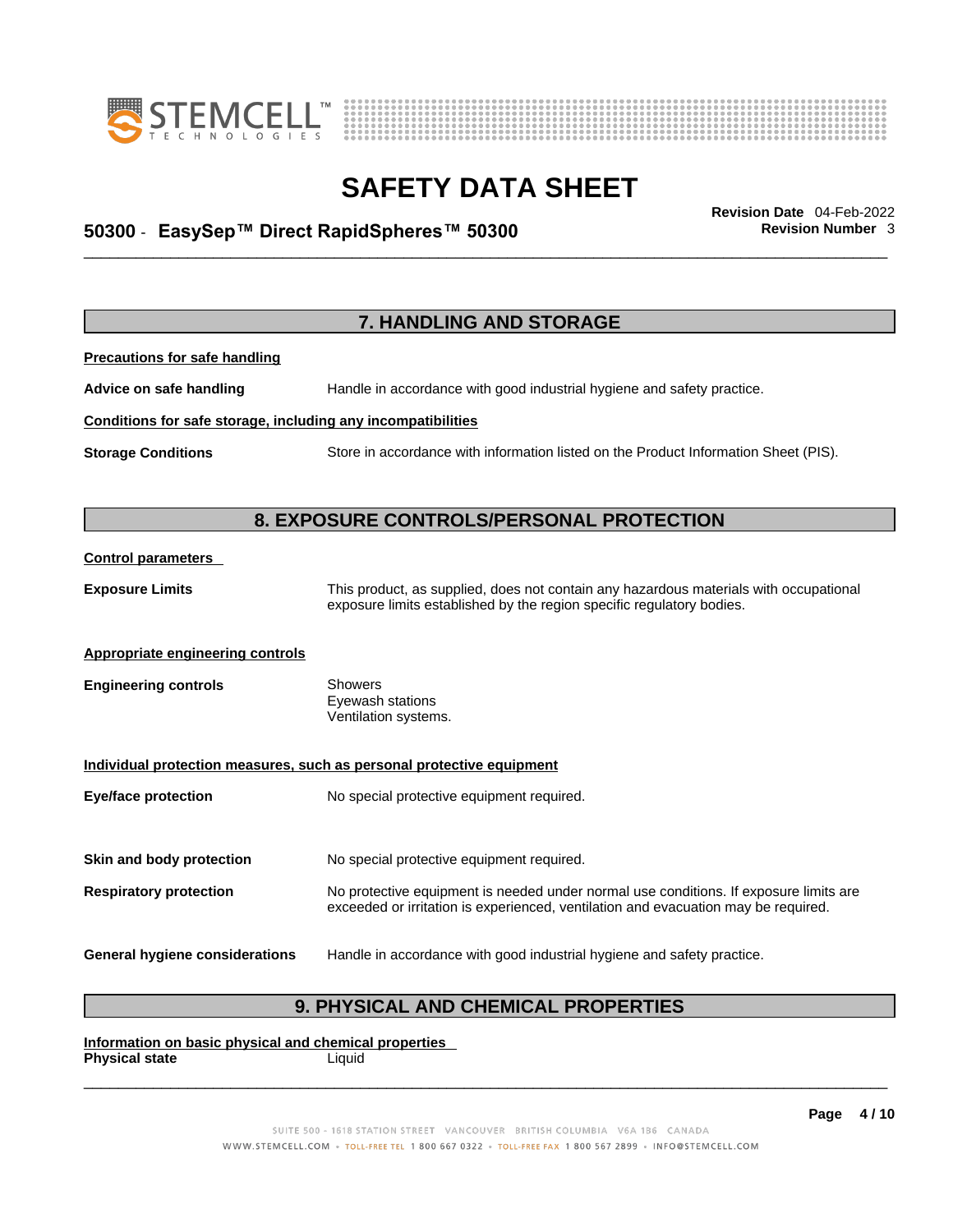



## \_\_\_\_\_\_\_\_\_\_\_\_\_\_\_\_\_\_\_\_\_\_\_\_\_\_\_\_\_\_\_\_\_\_\_\_\_\_\_\_\_\_\_\_\_\_\_\_\_\_\_\_\_\_\_\_\_\_\_\_\_\_\_\_\_\_\_\_\_\_\_\_\_\_\_\_\_\_\_\_\_\_\_\_\_\_\_\_\_\_\_\_\_ **Revision Date** 04-Feb-2022 **50300** - **EasySep™ Direct RapidSpheres™ 50300 Revision Number** 3

**Appearance** opaque **Color brown**<br> **Color District Color**<br> **Color** 

| <b>Property</b>                  |
|----------------------------------|
| рH                               |
| Melting point / freezing point   |
| Boiling point / boiling range    |
| <b>Flash point</b>               |
| <b>Evaporation rate</b>          |
| Flammability (solid, gas)        |
| <b>Flammability Limit in Air</b> |
| <b>Upper flammability limit:</b> |
| Lower flammability limit:        |
| Vapor pressure                   |
| <b>Vapor density</b>             |
| <b>Relative density</b>          |
| <b>Water solubility</b>          |
| Solubility in other solvents     |
| <b>Partition coefficient</b>     |
| <b>Autoignition temperature</b>  |
| <b>Decomposition temperature</b> |
| <b>Kinematic viscosity</b>       |
| <b>Dynamic viscosity</b>         |
| <b>Explosive properties</b>      |
| <b>Oxidizing properties</b>      |
|                                  |

**Other Information** 

**Odor No data available**<br> **Odor threshold No data available No data available** 

**PH ANO data available None known**<br>
No data available None known **No data available Roidata available 1999 Mone known**<br> **Boiling** None known<br> **Roidata available None known No data available Evaporation No data available None known**<br> **Evaporation** None known<br>
None known **No data available** 

**Explosive properties** No data available **Oxidizing properties** No information available **No data available Lower flammability limit:** No data available **Vapora Available None known**<br> **Pressure No data available None known**<br>
None known **Vapor density Available** None known<br>
No data available None known **No data available No data available None known Solution Islam in Solution None known** None known **Partition Partition Coefficient Coefficient Coefficient Coefficient Coefficient Coefficient Coefficient Coefficient Coefficient Coefficient Coefficient Coefficient Coefficient Coefficient C Automische Munder None known**<br> **Automische None known**<br>
None known **No data available** No data available **None known** No data available None known

**Softening point**<br> **Molecular weight**<br> **Molecular weight**<br> **Molecular weight**<br> **Molecular weight No information available Molecular formula** No information available **VOC Content (%)**<br>
Liquid Density<br>
No information available<br>
No information available **No information available Bulk density No information available** 

### **Property CONSIDERENT VALUES PROPERTY Remarks • Method**

**Flammability Limit in Air** None known

### **10. STABILITY AND REACTIVITY**

| Reactivity                                                              | No information available.                                 |
|-------------------------------------------------------------------------|-----------------------------------------------------------|
| Chemical stability                                                      | Stable under recommended transport or storage conditions. |
| <b>Possibility of hazardous reactions</b> None under normal processing. |                                                           |
| Conditions to avoid                                                     | None known based on information supplied.                 |
| Incompatible materials                                                  | None known based on information supplied.                 |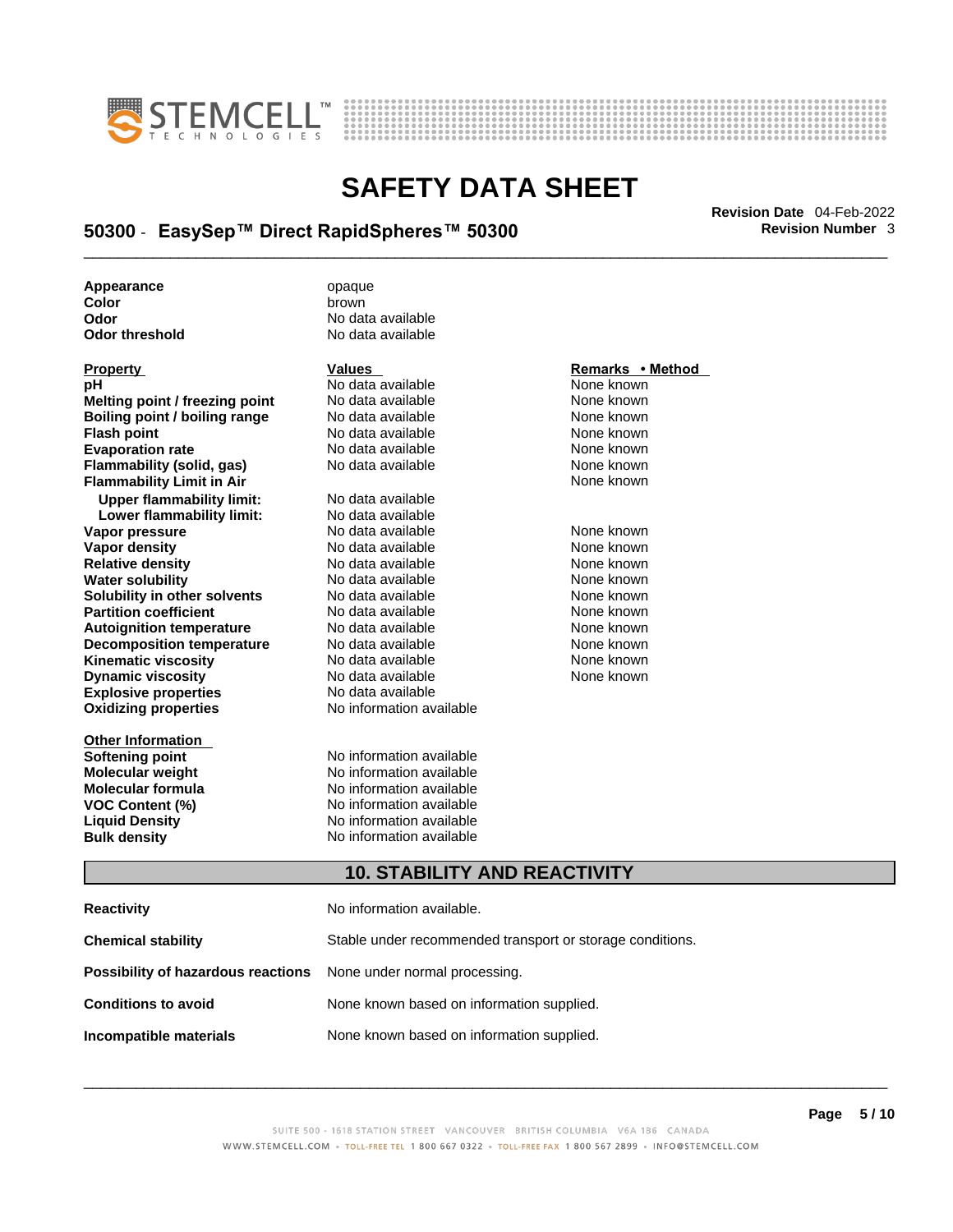



## \_\_\_\_\_\_\_\_\_\_\_\_\_\_\_\_\_\_\_\_\_\_\_\_\_\_\_\_\_\_\_\_\_\_\_\_\_\_\_\_\_\_\_\_\_\_\_\_\_\_\_\_\_\_\_\_\_\_\_\_\_\_\_\_\_\_\_\_\_\_\_\_\_\_\_\_\_\_\_\_\_\_\_\_\_\_\_\_\_\_\_\_\_ **Revision Date** 04-Feb-2022 **50300** - **EasySep™ Direct RapidSpheres™ 50300 Revision Number** 3

**Hazardous decomposition products** None known based on information supplied.

### **11. TOXICOLOGICAL INFORMATION**

**Information on likely routes of exposure**

**Product Information**

| <b>Inhalation</b>                                                            | Specific test data for the substance or mixture is not available.                                                                                                                                                                                                                                                                                                                                                                                                                                                         |  |  |
|------------------------------------------------------------------------------|---------------------------------------------------------------------------------------------------------------------------------------------------------------------------------------------------------------------------------------------------------------------------------------------------------------------------------------------------------------------------------------------------------------------------------------------------------------------------------------------------------------------------|--|--|
| Eye contact                                                                  | Specific test data for the substance or mixture is not available.                                                                                                                                                                                                                                                                                                                                                                                                                                                         |  |  |
| <b>Skin contact</b>                                                          | Specific test data for the substance or mixture is not available.                                                                                                                                                                                                                                                                                                                                                                                                                                                         |  |  |
| Ingestion                                                                    | Specific test data for the substance or mixture is not available.                                                                                                                                                                                                                                                                                                                                                                                                                                                         |  |  |
| Symptoms related to the physical, chemical and toxicological characteristics |                                                                                                                                                                                                                                                                                                                                                                                                                                                                                                                           |  |  |
| <b>Symptoms</b>                                                              | No information available.                                                                                                                                                                                                                                                                                                                                                                                                                                                                                                 |  |  |
| <b>Numerical measures of toxicity</b><br><b>Acute toxicity</b>               |                                                                                                                                                                                                                                                                                                                                                                                                                                                                                                                           |  |  |
| Unknown acute toxicity<br><b>Product Information</b>                         | 0 % of the mixture consists of ingredient(s) of unknown toxicity<br>0 % of the mixture consists of ingredient(s) of unknown acute oral toxicity<br>0 % of the mixture consists of ingredient(s) of unknown acute dermal toxicity<br>0 % of the mixture consists of ingredient(s) of unknown acute inhalation toxicity (gas)<br>0 % of the mixture consists of ingredient(s) of unknown acute inhalation toxicity (vapor)<br>0 % of the mixture consists of ingredient(s) of unknown acute inhalation toxicity (dust/mist) |  |  |
|                                                                              | Delayed and immediate effects as well as chronic effects from short and long-term exposure                                                                                                                                                                                                                                                                                                                                                                                                                                |  |  |
| <b>Skin corrosion/irritation</b>                                             | No information available.                                                                                                                                                                                                                                                                                                                                                                                                                                                                                                 |  |  |

Product Information **Serious eye damage/eye irritation** No information available. Product Information **Respiratory or skin sensitization** No information available. Product Information **Germ cell mutagenicity** No information available.  $\_$  ,  $\_$  ,  $\_$  ,  $\_$  ,  $\_$  ,  $\_$  ,  $\_$  ,  $\_$  ,  $\_$  ,  $\_$  ,  $\_$  ,  $\_$  ,  $\_$  ,  $\_$  ,  $\_$  ,  $\_$  ,  $\_$  ,  $\_$  ,  $\_$  ,  $\_$  ,  $\_$  ,  $\_$  ,  $\_$  ,  $\_$  ,  $\_$  ,  $\_$  ,  $\_$  ,  $\_$  ,  $\_$  ,  $\_$  ,  $\_$  ,  $\_$  ,  $\_$  ,  $\_$  ,  $\_$  ,  $\_$  ,  $\_$  ,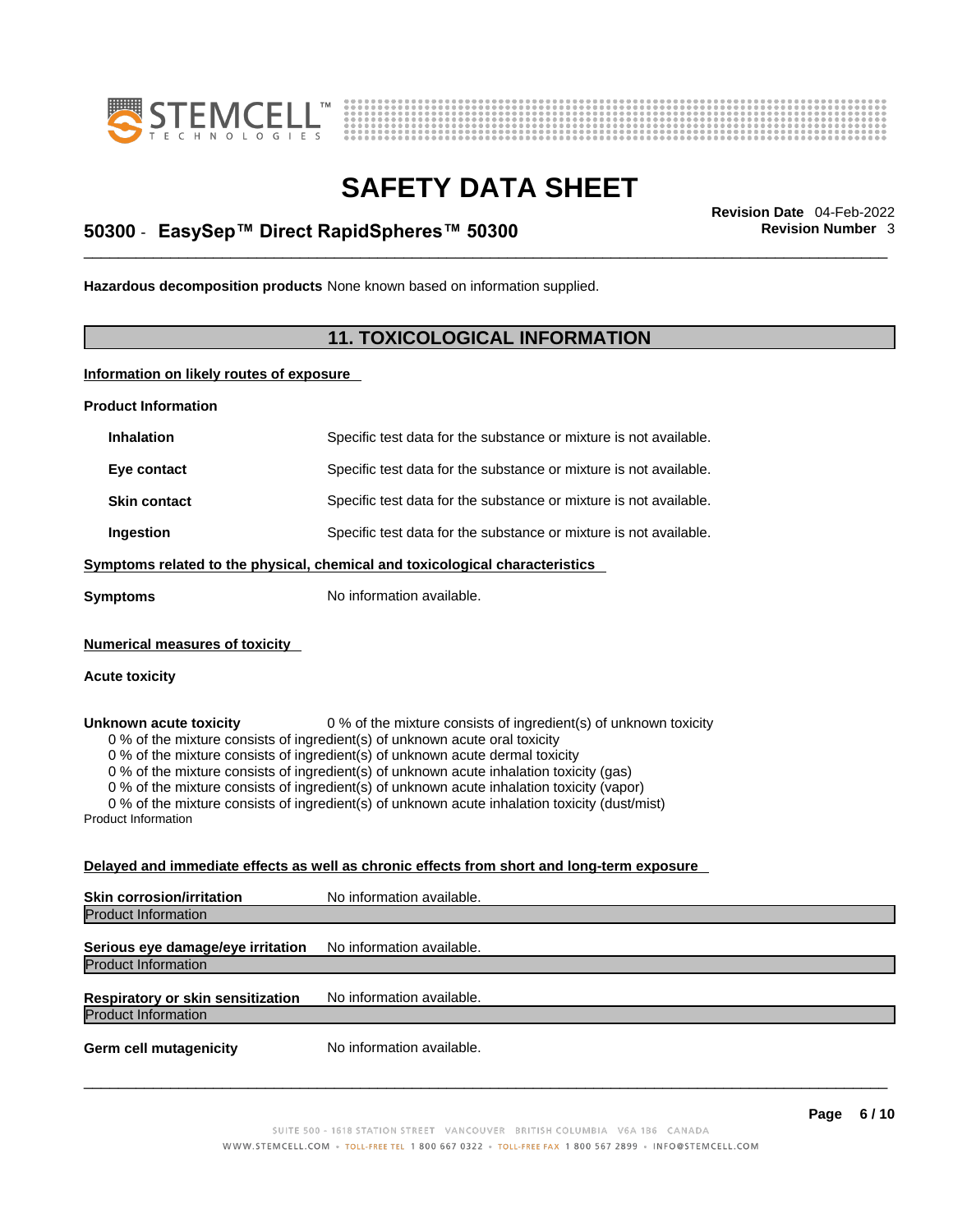



## \_\_\_\_\_\_\_\_\_\_\_\_\_\_\_\_\_\_\_\_\_\_\_\_\_\_\_\_\_\_\_\_\_\_\_\_\_\_\_\_\_\_\_\_\_\_\_\_\_\_\_\_\_\_\_\_\_\_\_\_\_\_\_\_\_\_\_\_\_\_\_\_\_\_\_\_\_\_\_\_\_\_\_\_\_\_\_\_\_\_\_\_\_ **Revision Date** 04-Feb-2022 **50300** - **EasySep™ Direct RapidSpheres™ 50300 Revision Number** 3

| Product Information                    |                                                                                                                    |
|----------------------------------------|--------------------------------------------------------------------------------------------------------------------|
| Carcinogenicity                        | No information available.                                                                                          |
| <b>Reproductive toxicity</b>           | No information available.                                                                                          |
|                                        | <b>Product Information</b>                                                                                         |
| <b>STOT - single exposure</b>          | No information available.<br><b>Product Information</b>                                                            |
| <b>STOT - repeated exposure</b>        | No information available.                                                                                          |
|                                        | <b>Product Information</b>                                                                                         |
| <b>Aspiration hazard</b>               | No information available.                                                                                          |
|                                        | <b>12. ECOLOGICAL INFORMATION</b>                                                                                  |
| <b>Ecotoxicity</b>                     |                                                                                                                    |
|                                        | <b>Product Information</b>                                                                                         |
| Persistence and degradability          | No information available.                                                                                          |
| <b>Bioaccumulation</b>                 | There is no data for this product.                                                                                 |
| Other adverse effects                  | No information available.                                                                                          |
|                                        | <b>13. DISPOSAL CONSIDERATIONS</b>                                                                                 |
| <b>Waste treatment methods</b>         |                                                                                                                    |
| Waste from residues/unused<br>products | Dispose of in accordance with local regulations. Dispose of waste in accordance with<br>environmental legislation. |
| <b>Contaminated packaging</b>          | Do not reuse empty containers.                                                                                     |
|                                        |                                                                                                                    |

### **14. TRANSPORT INFORMATION**

DOT Not regulated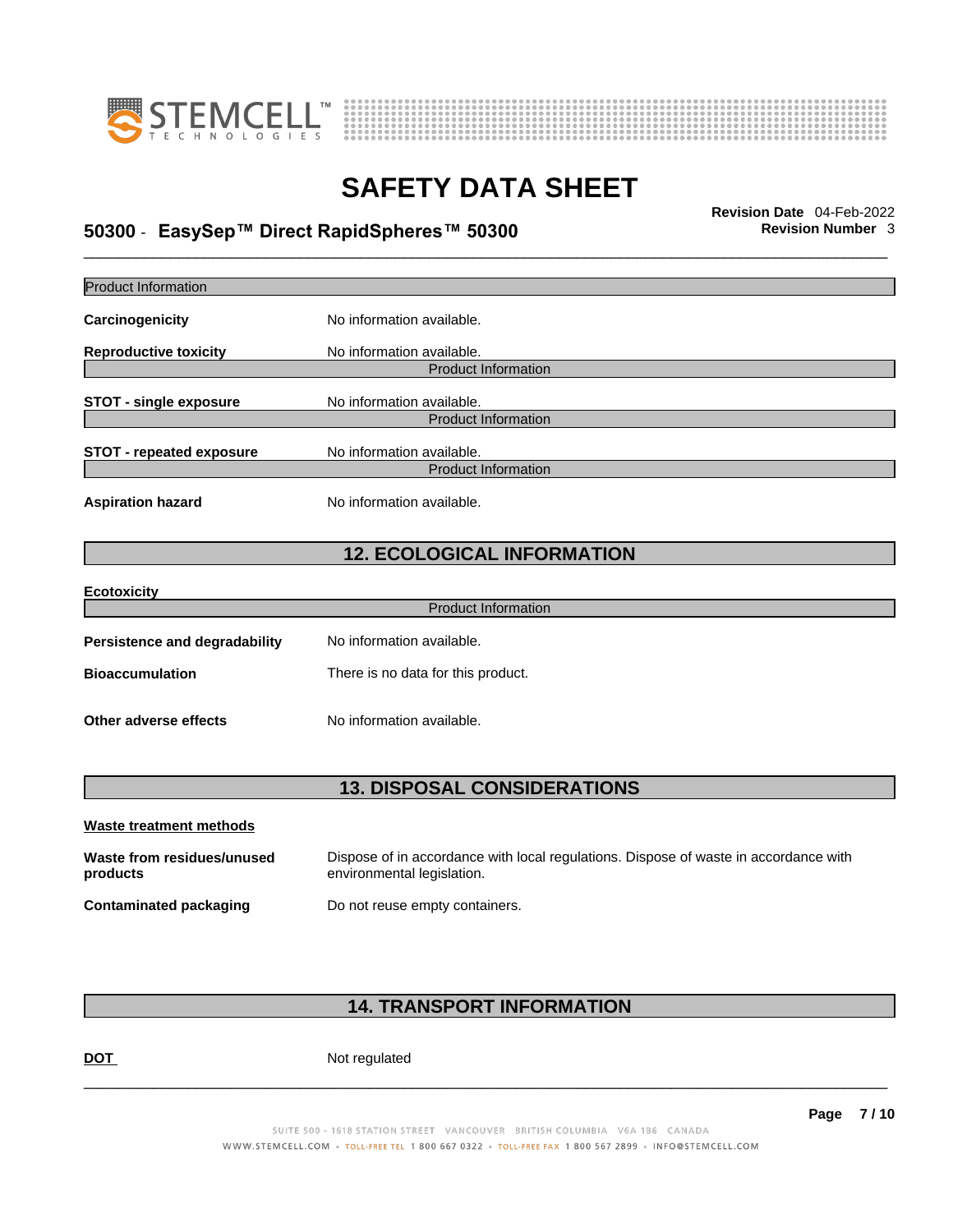



## \_\_\_\_\_\_\_\_\_\_\_\_\_\_\_\_\_\_\_\_\_\_\_\_\_\_\_\_\_\_\_\_\_\_\_\_\_\_\_\_\_\_\_\_\_\_\_\_\_\_\_\_\_\_\_\_\_\_\_\_\_\_\_\_\_\_\_\_\_\_\_\_\_\_\_\_\_\_\_\_\_\_\_\_\_\_\_\_\_\_\_\_\_ **Revision Date** 04-Feb-2022 **50300** - **EasySep™ Direct RapidSpheres™ 50300 Revision Number** 3

| TDG               | Not regulated |
|-------------------|---------------|
| <b>MEX</b>        | Not regulated |
| <u>ICAO (air)</u> | Not regulated |
| <b>IATA</b>       | Not regulated |
| <b>IMDG</b>       | Not regulated |
| <b>RID</b>        | Not regulated |
| <b>ADR</b>        | Not regulated |
| <b>ADN</b>        | Not regulated |

### **15. REGULATORY INFORMATION**

| <b>International Inventories</b> |                 |  |
|----------------------------------|-----------------|--|
| <b>TSCA</b>                      | Complies        |  |
| <b>DSL/NDSL</b>                  | Complies        |  |
| <b>EINECS/ELINCS</b>             | Complies        |  |
| <b>ENCS</b>                      | Does not comply |  |
| <b>IECSC</b>                     | Complies        |  |
| <b>KECL</b>                      | Complies        |  |
| <b>PICCS</b>                     | Complies        |  |
| <b>AICS</b>                      | Complies        |  |
|                                  |                 |  |

 **Legend:** 

 **TSCA** - United States Toxic Substances Control Act Section 8(b) Inventory

 **DSL/NDSL** - Canadian Domestic Substances List/Non-Domestic Substances List

 **EINECS/ELINCS** - European Inventory of Existing Chemical Substances/European List of Notified Chemical Substances

 **ENCS** - Japan Existing and New Chemical Substances

 **IECSC** - China Inventory of Existing Chemical Substances

 **KECL** - Korean Existing and Evaluated Chemical Substances

 **PICCS** - Philippines Inventory of Chemicals and Chemical Substances

 **AICS** - Australian Inventory of Chemical Substances

#### **US Federal Regulations**

#### **SARA 313**

Section 313 of Title III of the Superfund Amendments and Reauthorization Act of 1986 (SARA). This product does not contain any chemicals which are subject to the reporting requirements of the Act and Title 40 of the Code of Federal Regulations, Part 372.

| No |  |
|----|--|
| No |  |
|    |  |

**Page 8 / 10**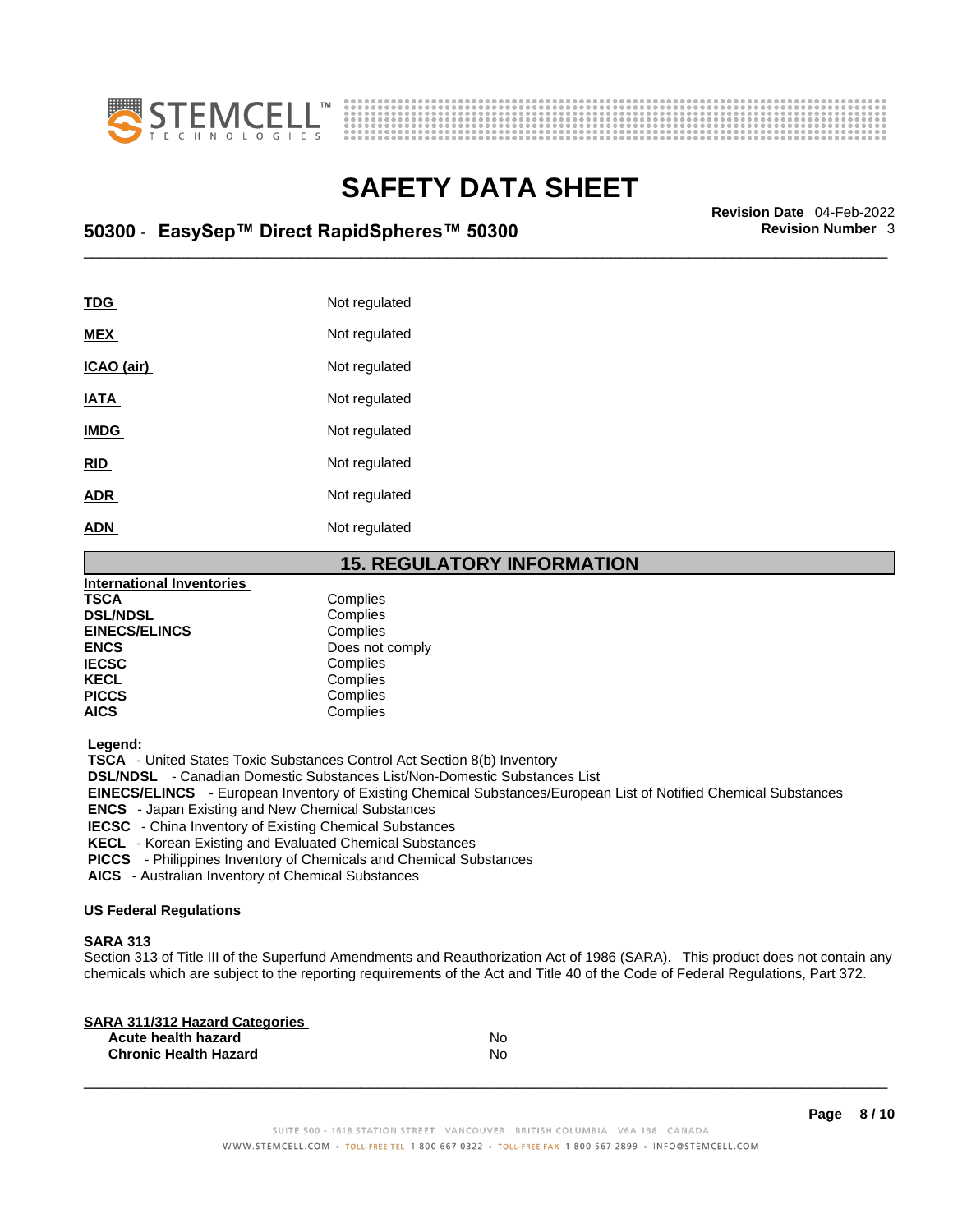



## \_\_\_\_\_\_\_\_\_\_\_\_\_\_\_\_\_\_\_\_\_\_\_\_\_\_\_\_\_\_\_\_\_\_\_\_\_\_\_\_\_\_\_\_\_\_\_\_\_\_\_\_\_\_\_\_\_\_\_\_\_\_\_\_\_\_\_\_\_\_\_\_\_\_\_\_\_\_\_\_\_\_\_\_\_\_\_\_\_\_\_\_\_ **Revision Date** 04-Feb-2022 **50300** - **EasySep™ Direct RapidSpheres™ 50300 Revision Number** 3

| <b>Fire hazard</b>                | No |  |
|-----------------------------------|----|--|
| Sudden release of pressure hazard | No |  |
| <b>Reactive Hazard</b>            | No |  |

#### **CWA** (Clean Water Act)

This product does not contain any substances regulated as pollutants pursuant to the Clean Water Act (40 CFR 122.21 and 40 CFR 122.42).

#### **CERCLA**

This material, as supplied, does not contain any substances regulated as hazardous substances under the Comprehensive Environmental Response Compensation and Liability Act (CERCLA) (40 CFR 302) or the Superfund Amendments and Reauthorization Act (SARA) (40 CFR 355). There may be specific reporting requirements at the local, regional, or state level pertaining to releases of this material.

#### **US State Regulations**

#### **California Proposition 65**

This product does not contain any Proposition 65 chemicals.

#### **U.S. State Right-to-Know Regulations**

#### **US State Regulations**

| Chemical name                         | New Jersey | <b>Massachusetts</b> | Pennsylvania |
|---------------------------------------|------------|----------------------|--------------|
| Water<br>7732-18-5                    |            |                      |              |
| Sodium Phosphate Dibasic<br>7558-79-4 |            |                      |              |

### **U.S. EPA Label Information**

**EPA Pesticide Registration Number** Not applicable

### **16. OTHER INFORMATION, INCLUDING DATE OF PREPARATION OF THE LAST REVISION**

**Prepared By, State Control. STEMCELL Technologies Canada Inc.** Canada Inc.

**Revision Date** 04-Feb-2022

**Disclaimer**

**Revision Note** Noinformation available.

The information provided in this Safety Data Sheet is correct to the best of our knowledge, information and belief at the date of its publication. The information given is designed only as a guidance for safe handling, use, processing, storage,